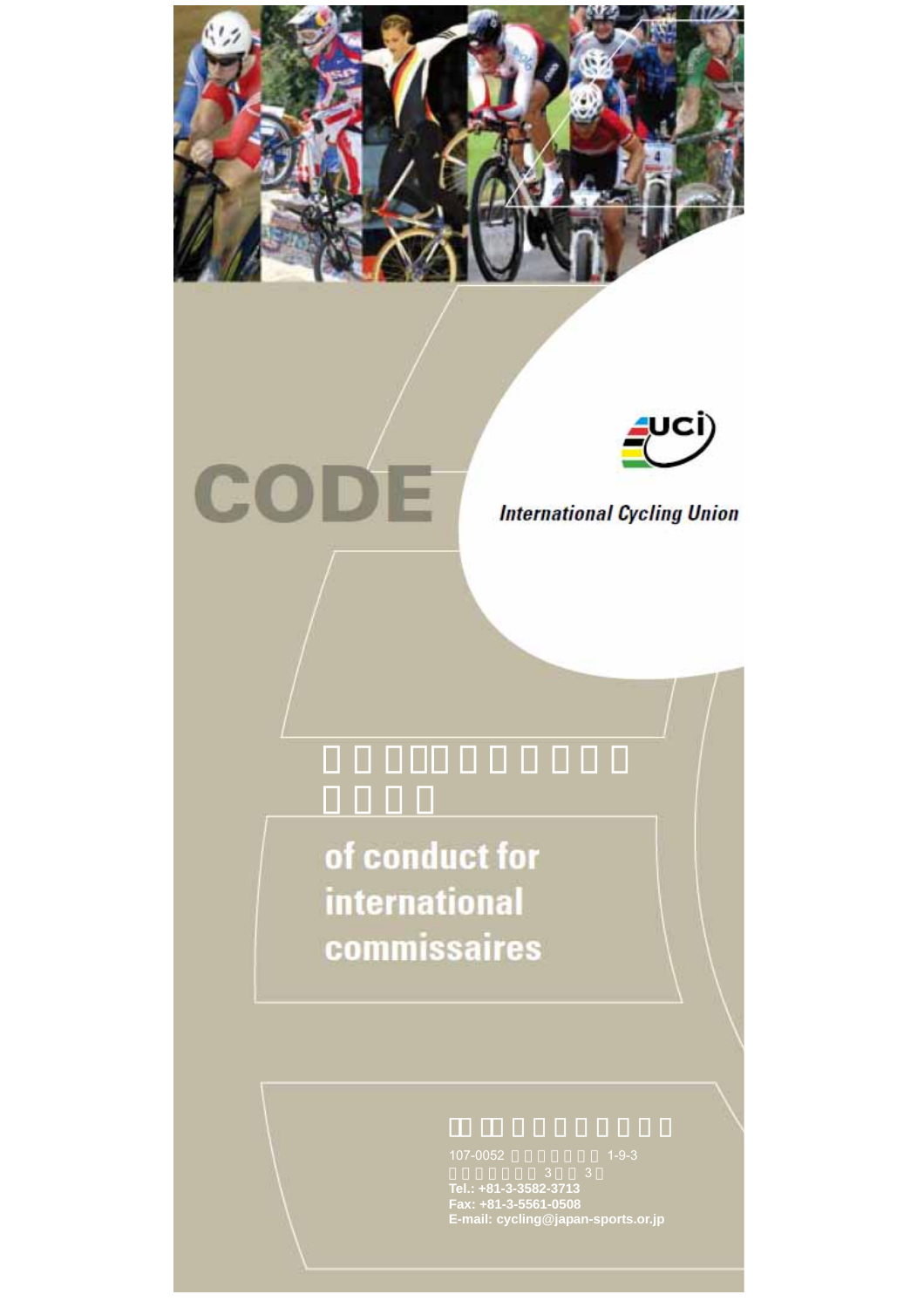# **Introduction**

国際自転車競技連合

にじめ

koda

Cycling has developed noticeably over the last few years. There is an ever-growing interest in the competitions. Never before has there been such high quality televised coverage of major events and Commissaires are currently faced with prying cameras everywhere they go.

The decisions taken by international commissaires can be played back over and over again, sometimes from unusual angles. Every move they make is analysed, talked about, compared and judged. It has now become essential for the rules to be applied precisely and consistently.

The international commissaire plays a major role at any event. However, it is just as essential that, both before and after the race, he should observe certain rules of conduct which inspire confidence and respect for the job that he does. By his very presence at international events, he guarantees their quality. He must be an ambassador for the UCI all over the world and must defend the brand image.

 $\overline{\mathsf{UCI}}$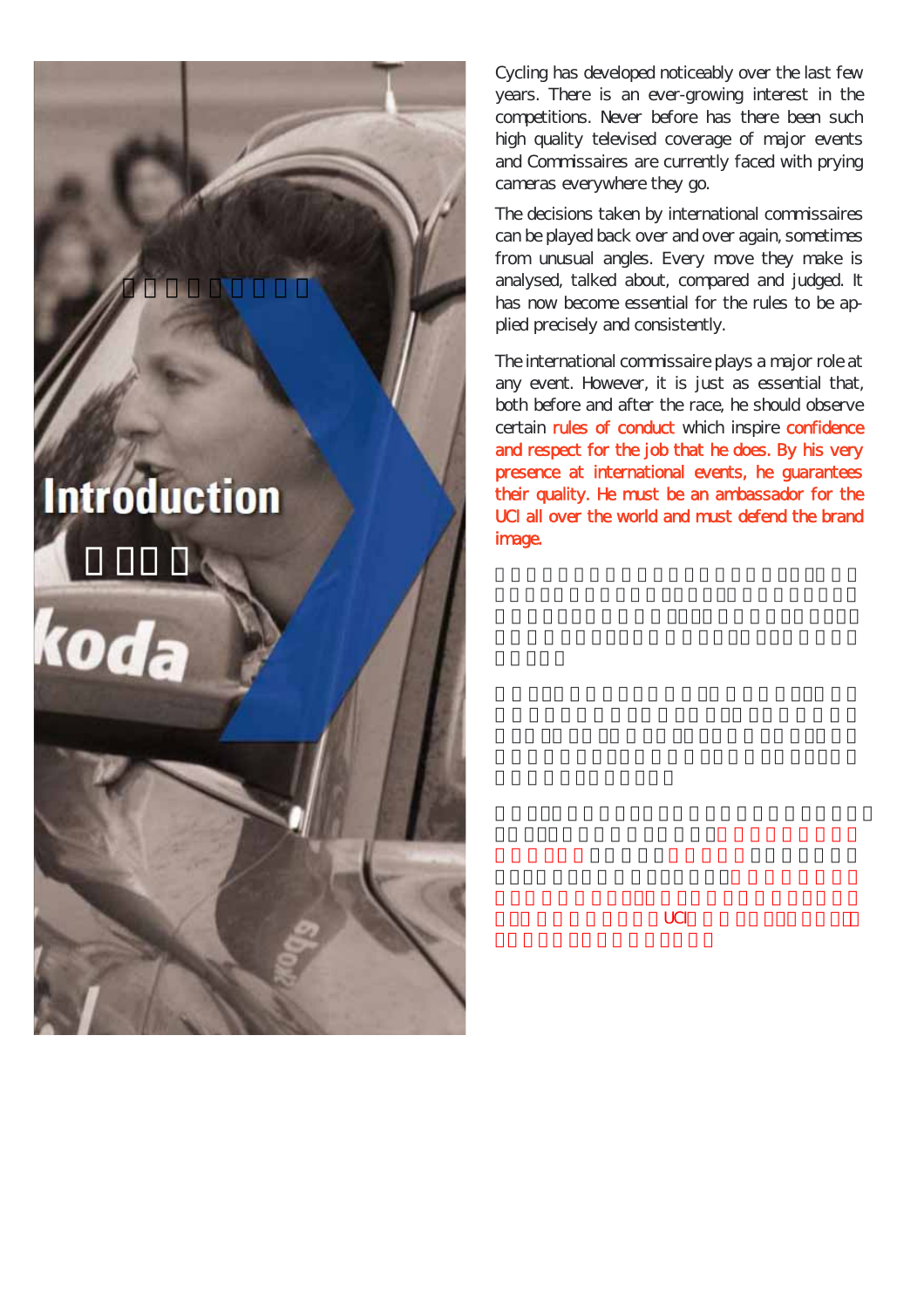# 0Ō conduct

行動規範

### A. General points /

All costs resulting from your presence at events, apart from your accommodation costs which, as laid down in the regulations, are paid for by the organiser, must be submitted to the UCI and not to the organiser as this could put him in an awkward position.

To avoid placing yourself in an embarrassing position, do not ask for any gifts and/or favours which might bring your neutrality, your objectivity and your *independence* into question.

Accept symbolic gifts which do not involve any commitment on your part.

Taking your husband or wife, partner or friends, with you is strictly forbidden even if you intend to pay their costs yourself. You will inconvenience the organiser by perhaps forcing him to make unexpected provision for transport, accommodation and meals. This would put you into a position of weakness and your objectivity could be brought into doubt.

Finally, you must never, under any circumstances, abuse your status as an international commissaire at events for which you have not been appointed.

 $UCI$ 

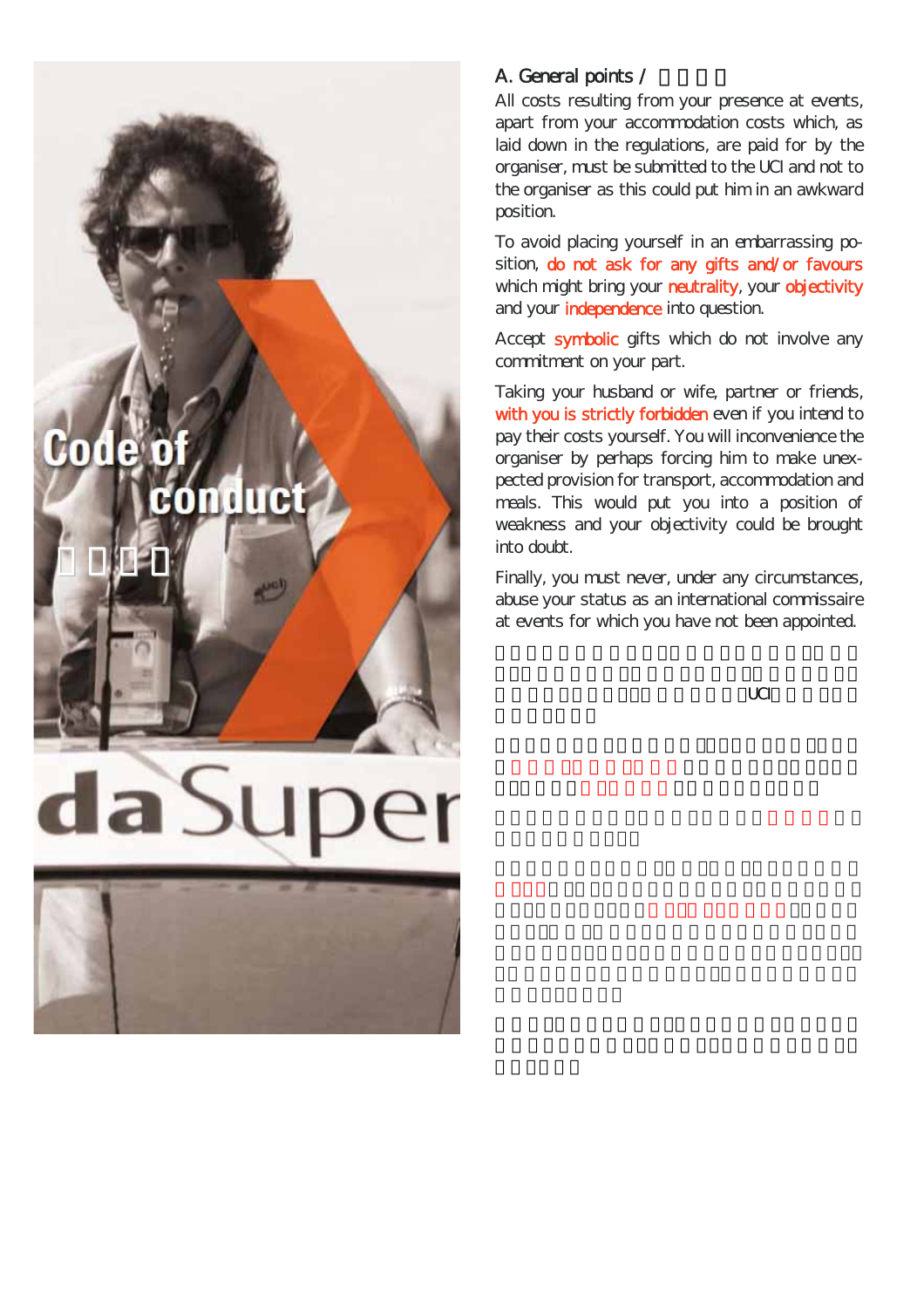

## B. Before the event  $\prime$

As soon as you are informed that you have been appointed, send a letter to introduce yourself to the organiser and give him details of how to contact you.

As soon as you receive the event pack, go through it carefully. If the provisions in any way contravene the prescriptions laid down in the rules, do not wait until the last moment, contact the organiser immediately and try to find a way around the problem by mutual agreement.

As soon as you receive the event pack, go through it carefully. If the provisions in any way contravene the prescriptions laid down in the rules, do not wait until the last moment, contact the organiser immediately and try to mutually agree on the necessary changes.

Get straight in touch with your colleagues, international commissaries appointed by the national federation or the UCI. Making contact and knowing who is assigned what tasks before the race will make your team work more effective. Also, commissaires from the national federation, in some situations could ask you to find out information that is difficult to obtain from the organizing committee, but which is useful for successfully carrying out your task.

 $\cup$  CI $\cup$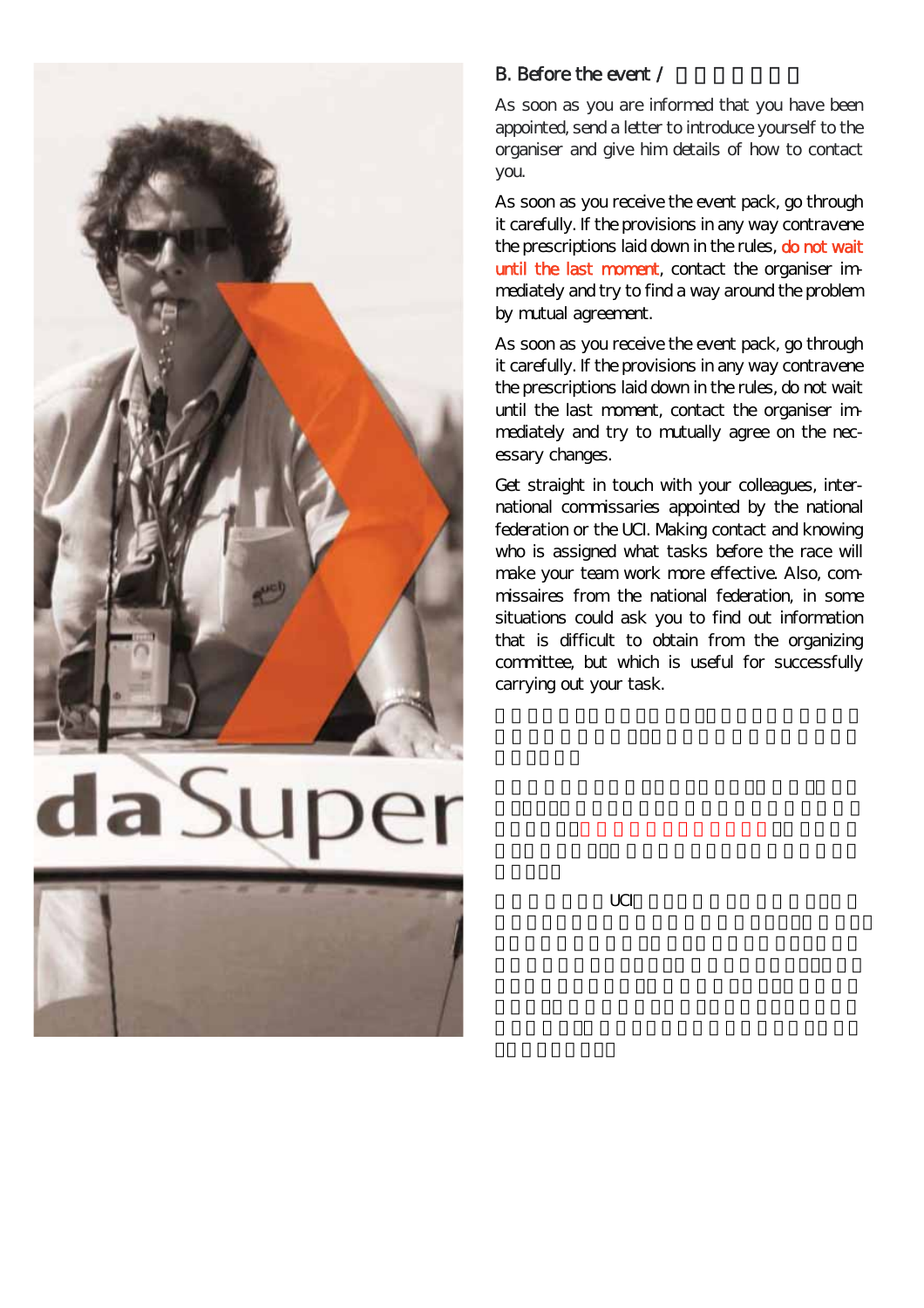

# C. At the venue for the event  $\prime$

As soon as you arrive, take the initiative and go and introduce yourself to the organiser. Make sure that you arrive at the appointment on time. This is only polite.

Hold a friendly, constructive interview with him about your respective responsibilities.

Make sure he understands that you intend to give him your full collaboration so that the event runs like clockwork. Ask him to tell you about any problems he may have and offer him your services in trying to resolve them, provided that there is nothing which is against the rules.

You will most certainly meet for the first time national commissaires on your team. It is therefore advisable to introduce yourself, explain to them their task and what you expect of them. You should treat them with the necessary respect and conduct.

You should also contact the anti-doping inspector to determine the way in which you will work TOGETHER until the end of competitions.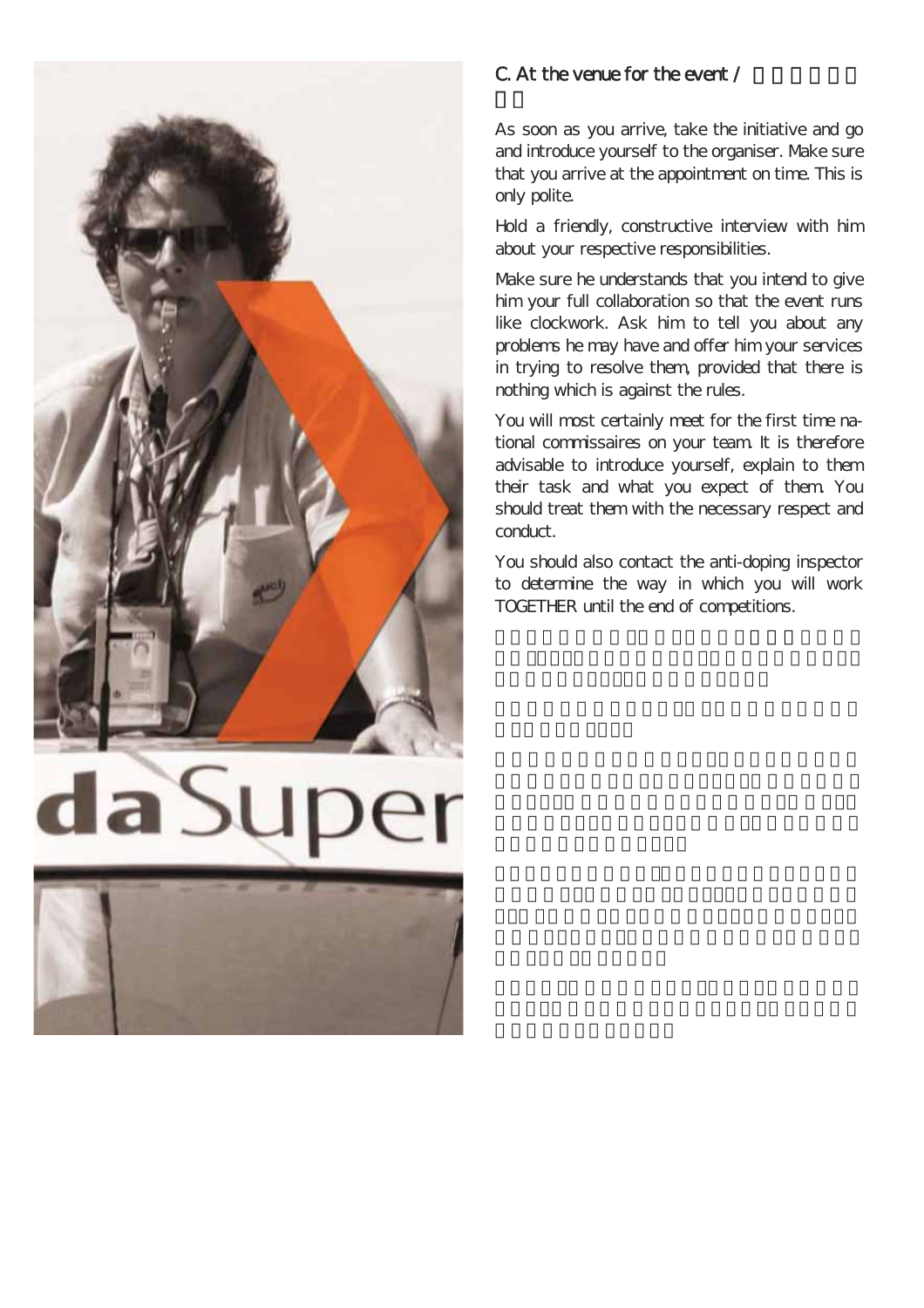

## D. After the event  $\prime$

Draw up your travel plan so that you do not have to leave the event suddenly without having the time to make sure that the rankings, the press releases, the antidoping check, etc. have been correctly carried out. Make sure that all relevant documents have been sent to the UCI in accordance with the rules and do not delegate any tasks for which you are responsible to other people.

 $\Box$ 

Relations with the organiser:

- $\Rightarrow$  invite the organiser to a debriefing and ensure that the report you send to the UCI is consistent with the organiser's debriefing,
- congratulate him on the positive aspects of his organisation,
- tell him, tactfully but frankly, about any weak points you may have spotted and about which recommendations will be sent to the UCI,
- $\bullet$  work together to find ways of improving them.

 $\bullet$ 

- $\bullet$  $\bullet$
- $\bullet$  $\Box$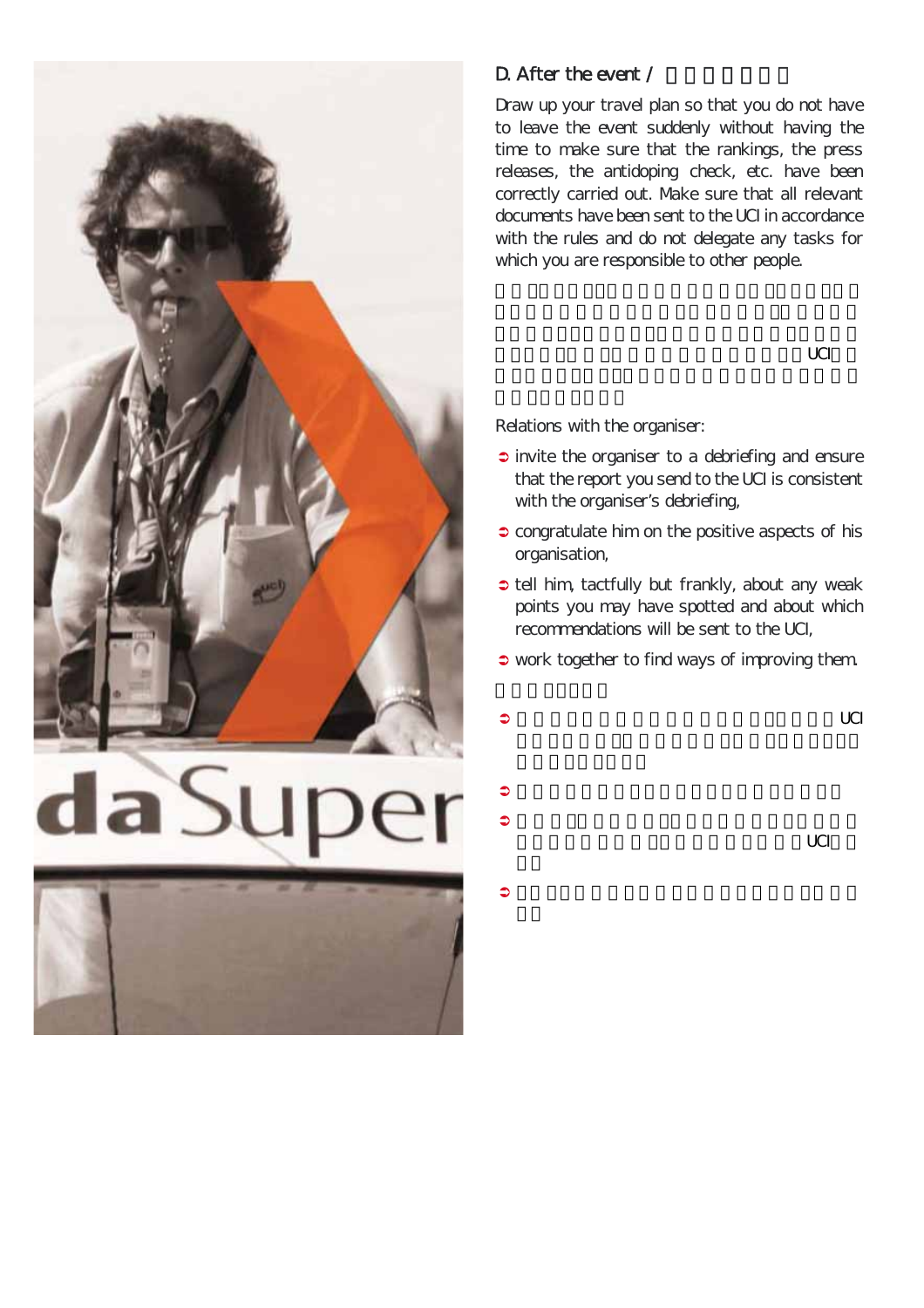**Human** and relational qualities

だっている

International Commissaires have a difficult, delicate job because they have to deal with various categories of people (organisers, riders, team managers, representatives of the press, etc.) who have different, sometimes divergent interests.

Hence the need for well developed human and relational qualities allowing you to smooth out the differences of opinion which can arise at any time. The essential qualities an international commissaire will need are :

 $\triangleright$  tact = an intuitive perception of other people's feelings and behaviour thus avoiding conflicts and leading to a solution through dialogue.

TACT does not necessarily mean WEAKNESS

- $\triangleright$  empathy = an intuitive perception of a situation and the way it may develop. It allows you to anticipate certain problems.
- $\triangleright$  charisma = using your own abilities to work for the general good. An international commissaire will find plenty of opportunities to demonstrate this quality.

 $\epsilon$  $\lambda$ 

 $\blacktriangleright$  and  $\blacktriangleright$  and  $\blacktriangleright$  and  $\blacktriangleright$  and  $\blacktriangleright$  and  $\blacktriangleright$  and  $\blacktriangleright$  and  $\blacktriangleright$  and  $\blacktriangleright$  and  $\blacktriangleright$ 

 $\blacktriangleright$  +  $\blacktriangleright$  +  $\blacktriangleright$  +  $\blacktriangleright$  +  $\blacktriangleright$  +  $\blacktriangleright$  +  $\blacktriangleright$  +  $\blacktriangleright$  +  $\blacktriangleright$  +  $\blacktriangleright$  +  $\blacktriangleright$  +  $\blacktriangleright$  +  $\blacktriangleright$  +  $\blacktriangleright$  +  $\blacktriangleright$  +  $\blacktriangleright$  +  $\blacktriangleright$  +  $\blacktriangleright$  +  $\blacktriangleright$  +  $\blacktriangleright$  +  $\blacktriangleright$  +  $\blacktriangleright$  +

 $\blacktriangleright$  and  $\blacktriangleright$  and  $\blacktriangleright$  and  $\blacktriangleright$  and  $\blacktriangleright$  and  $\blacktriangleright$  and  $\blacktriangleright$  and  $\blacktriangleright$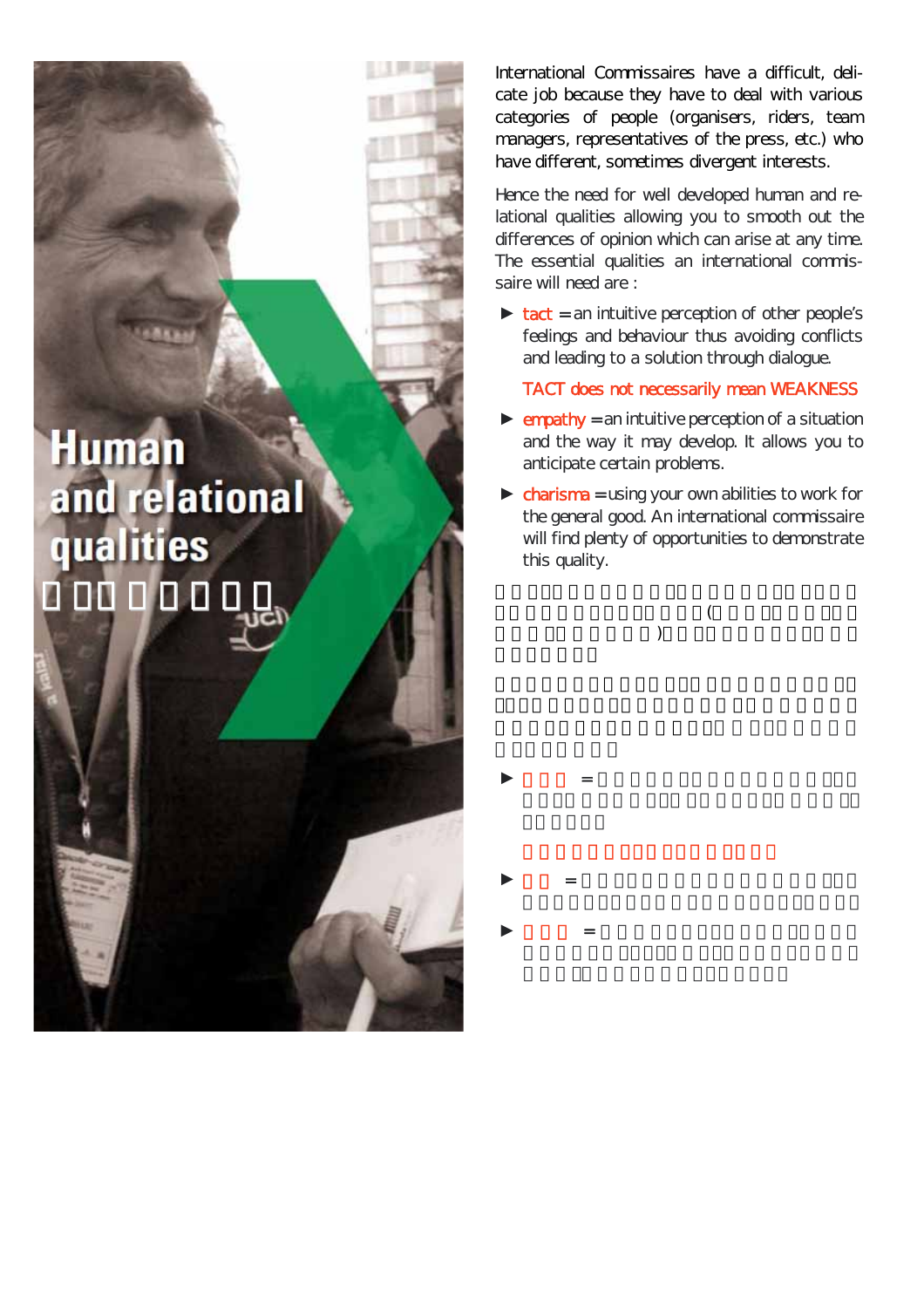

Relations with the press:

- Do not refuse to give interviews, but do not go looking for them either. Make sure you only talk about the technical aspects of the race.
- Watch what you say. In an interview, an international commissaire is representing the UCI: So he must put over a good brand image.
- If necessary appoint a spokesperson (generally the Chairman of the Panel) and agree, within the Jury, on the lines of argument you want to use.
- The press deserve your consideration: give them information within the framework of the ethics of your job.
- Do not play any part in writing press articles about events on which you are working.



 $\bullet$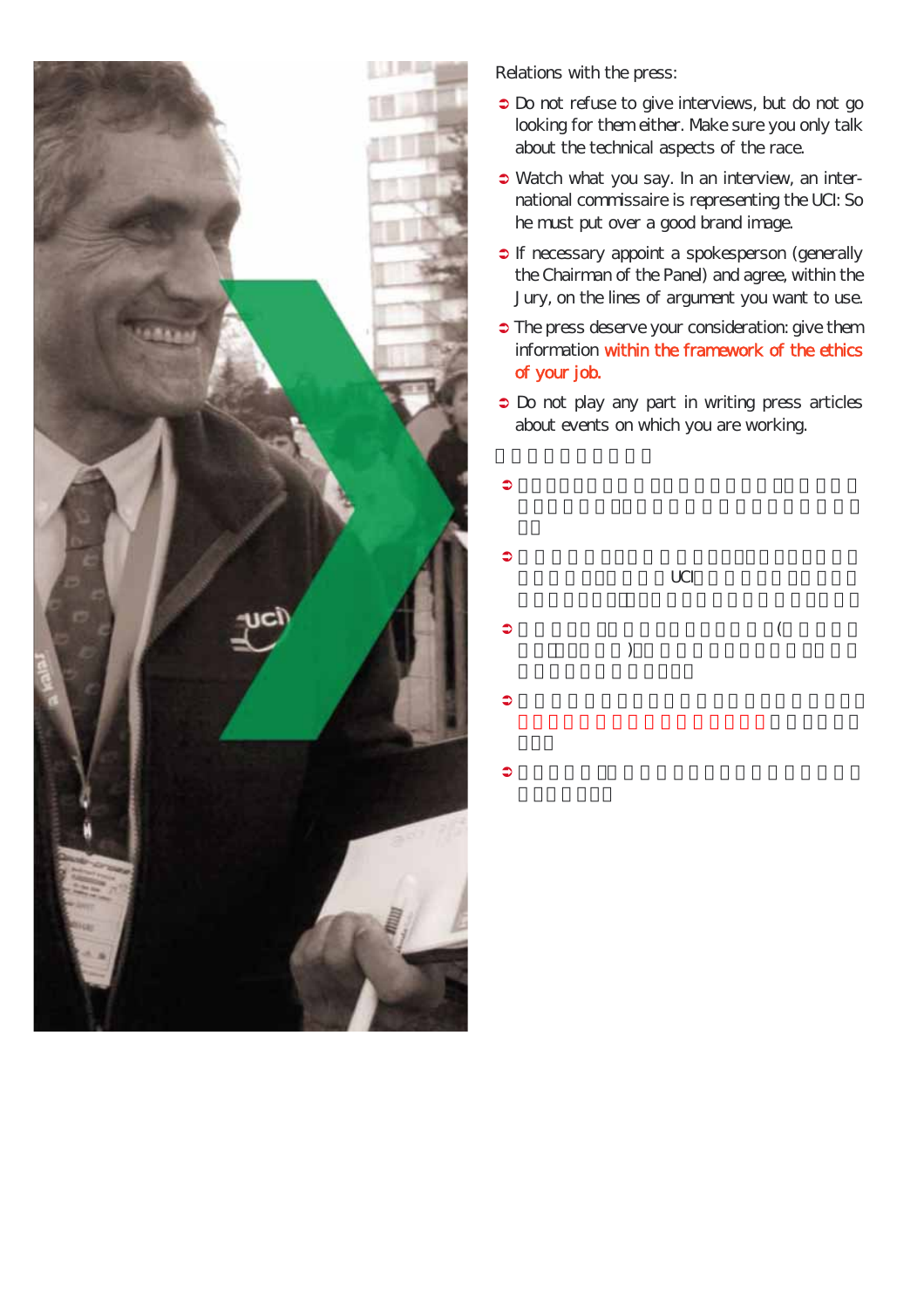

- ► authority = establish yourself gradually with experience
	- = depends on the international commissaire's skills and abilities
	- = show **authority and firmness** from the very start of your work
	- = do not ask for any autographs, caps, jerseys,… from teams. This would put you straightaway in a position of weakness (loss of authority) as regards this team.
	- = 権威は国際コミセールの技能および = あなたの仕事のまさに開始時から = いかなるサイン,キャップ,ジャージ …<br>…もちは、またしない.これはあない.これはあない.これはあない.これはあない.これはあない.これはあない.これはあない.これはあない.これはあない.これはあない.  $($   $)$

 $\blacktriangleright$  and  $\blacktriangleright$  and  $\blacktriangleright$  and  $\blacktriangleright$  and  $\blacktriangleright$  and  $\blacktriangleright$  and  $\blacktriangleright$  and  $\blacktriangleright$ 

- 
- N.B. a) An international commissaire's authority begins during the briefing with the team managers.
	- b) An international commissaire is always categorised by the people over whom he has authority: weak, average, strict.
	- c) Do not confuse authority with authoritarianism (the latter is never well received).
	- d) Avoid arrogance and disdain.
	- e) The type of demands you make from the organization and the organizer must be matched to the circumstances.
	- a)  $\Box$
- b)  $\Box$ 
	- c)  $($  $\big)$ 
		-
		-
	- d) 傲慢と侮蔑の態度を避けること.
	- e) and the set of  $\alpha$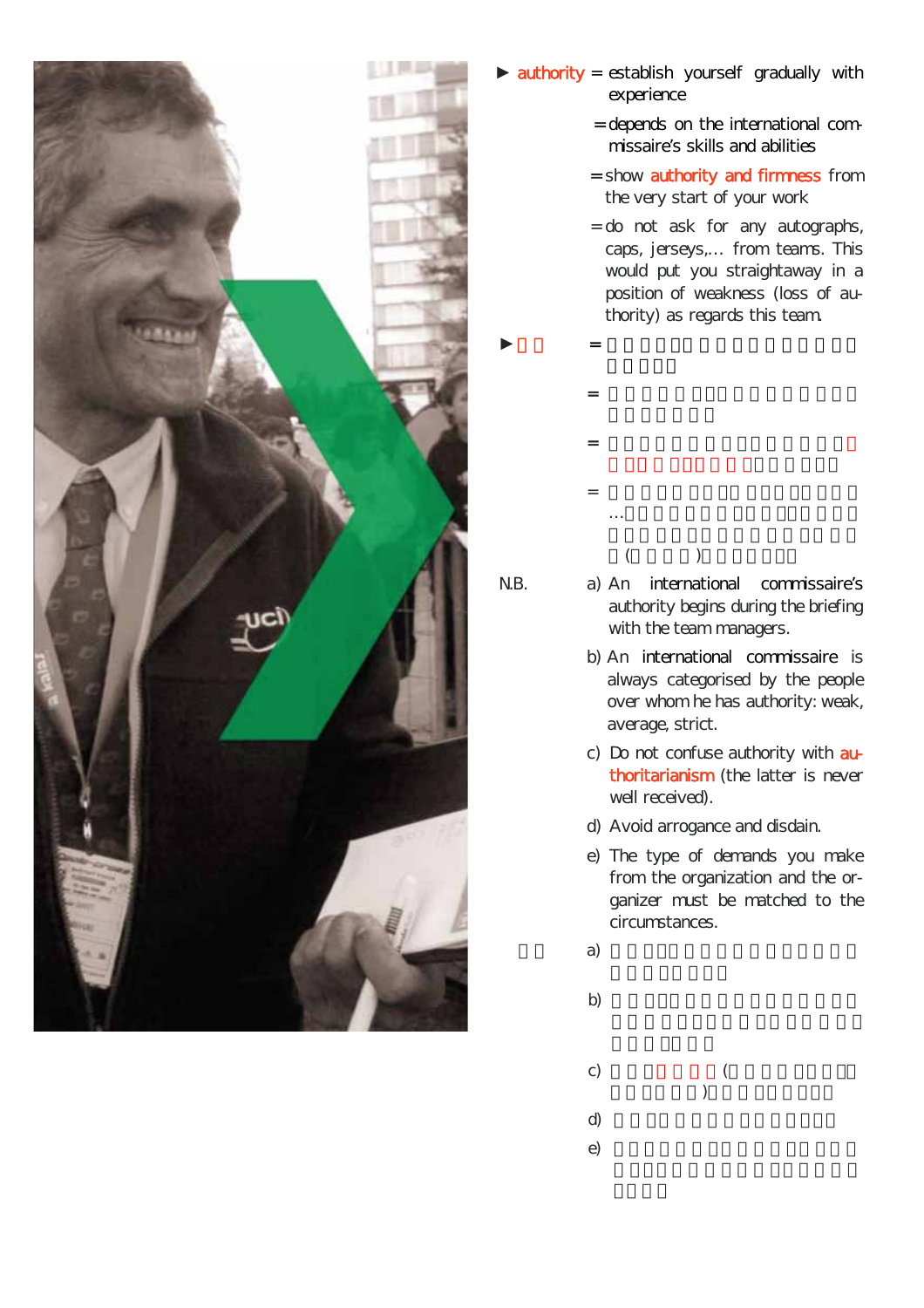

- sense of responsibility  $=$  it is essential for an international commissaire (and for any referee in general) to:
	- $\Rightarrow$  never shirk his responsibilities,
	- $\supset$  never try to pass the buck on to other people (the UCI, the National Federation, the organiser, etc.),
	- $\bullet$  to always uphold any joint decision made by the commissaires' panel.



 $self-respect = take care over your clothes,$ make sure they are neat and low-key. For the disciplines where it is established that men should wear ties this is a symbol of presence and distinction. During the race the wearing of the official uniform is compulsory and at official events you are free to wear your uniform or any appropriate clothes suited to the circumstances.

In accordance with article 1.1.074 of the UCI rules, international commissaires that are appointed by the UCI or who are a member of a commissaires' panel where the president is appointed by the UCI, will wear the official uniform (most recent and no other. Old uniforms or uniforms made by oneself are not permitted) provided by the UCI.

UCI uniforms will be worn ONLY at official missions and on NO OTHER occasion.

 $\blacktriangleright$  and  $\blacktriangleright$  and  $\blacktriangleright$  and  $\blacktriangleright$  and  $\blacktriangleright$  and  $\blacktriangleright$  and  $\blacktriangleright$  and  $\blacktriangleright$ 

UCI
1.1.074
UCI
1.1.074
UCI
<sub>1.1.074</sub>
UCI
<sub>1.1.074</sub>
UCI
<sub>1.1.074</sub>  $UCI$  $C$  $\left($  $)$  $UCI$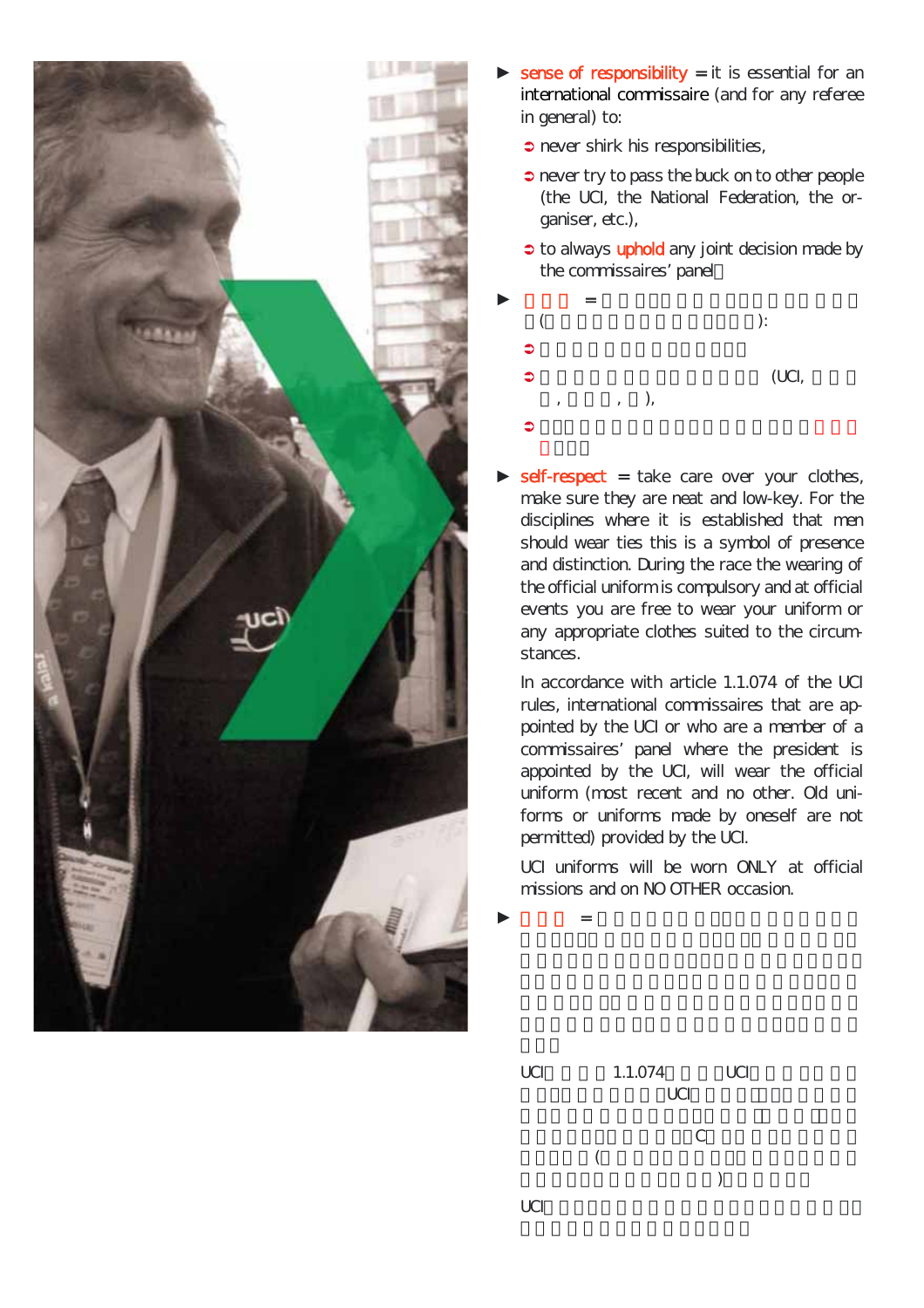

At ceremonies and meetings :

- Beige trousers or skirt (road, track, cyclo-cross, indoor cycling) and beige shorts (MTB, BMX, trials, cycle-ball) ;
- Blue shirt with UCI tie or scarf (road, track, cyclo-cross, artistic cycling) or blue polo shirt (MTB, BMX, trials, cycle-ball) ;
- Blue marine blazer (road, track, cyclocross, artistic cycling).



At events :

- At indoor venues such as indoor velodromes or sports halls : see " ceremonies and meetings " ;
- At the start of race venues (village, VIP zones) : see "ceremonies and meetings", except the blazer which will be replaced by the parka or the fleece jacket if necessary. If it is very hot, it will be up to the president of the commissaires' panel to decide whether the tie or scarf needs to be worn ;
- Road races, in vehicles and on motorbikes : see " at the start of race venues " :
- Track races outside ; same uniform as for indoor venues. However, the wearing of the blazer and tie or scarf will depend on weather conditions (decision taken by the president of the commissaires' panel);
- MTB, BMX and trials : see " at the start of race venues " ;
- Cyclo-cross : see " at the start of race venues " ;
- $\bullet$
- ( VIP)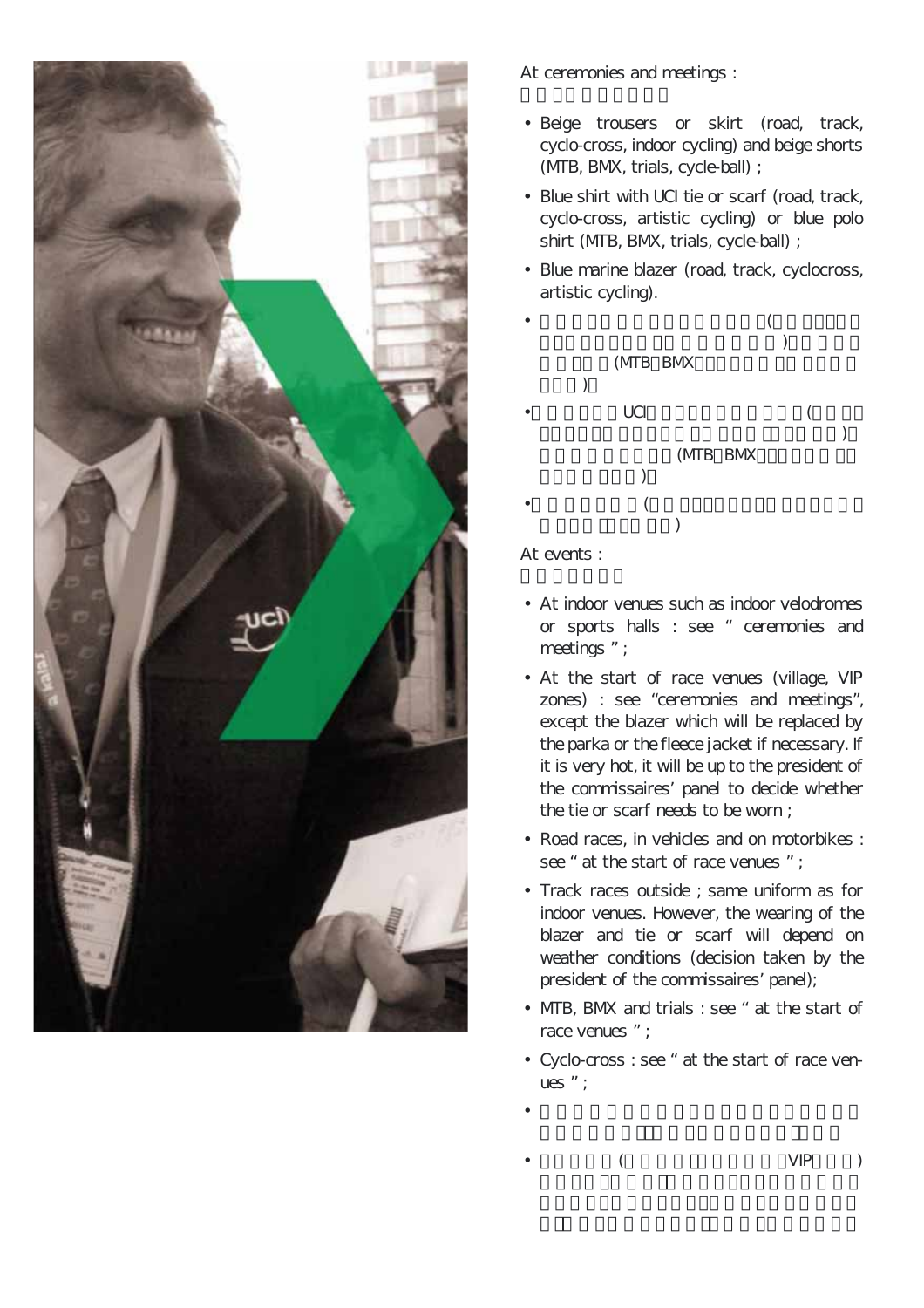

 $($ • MTB BMX

 $\bullet$ 

 $\bullet$ 

 $\bullet$ 

At awards ceremonies :

• The president of the panel, to accompany riders on the podium must wear the same uniform as for meetings.

•台上で競技者に同行するチーフ・コミセールは,

Avoid carrying any advertising material or promoting any commercial products unless authorised to do so by the UCI.  $UCI$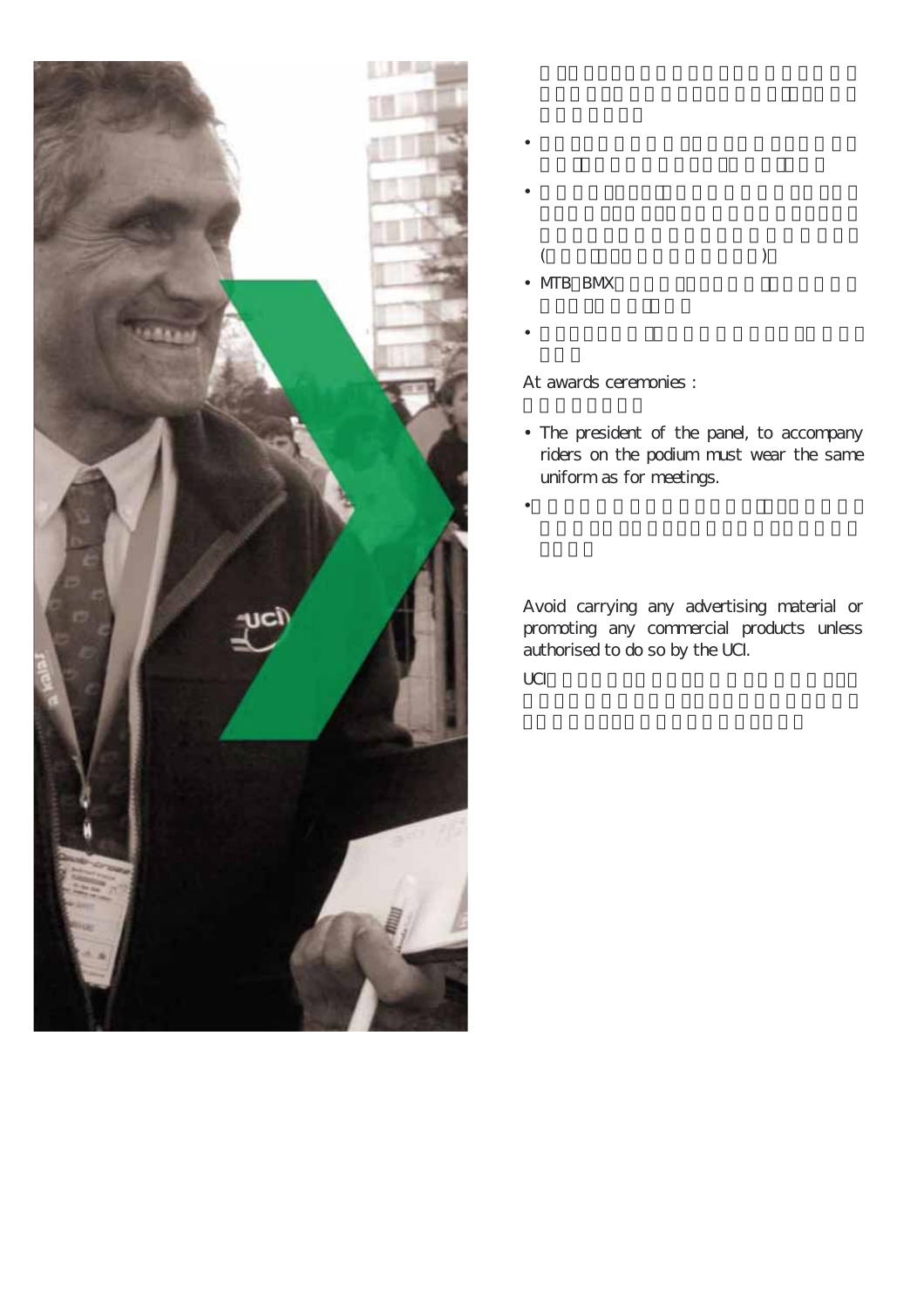

#### You must also: あなたはまた:

- ►avoid any attitudes which do not fit in with the job,
- ►use a form of language which is **polite and** proper,
- ►show restraint under all circumstances: the abuse of alcoholic drinks is BANNED from the beginning to the end of your mission including races that last several days.,
- ► during the event: retain a dignified posture in the car.
- ►take the necessary rest so that you can successfully do your job as an international commissaire. Only enough hours sleep will allow you to be in good shape for the long working days that are ahead of you.
- $\blacktriangleright$ こと,  $\blacktriangleright$  $\blacktriangleright$
- $\blacktriangleright$  +  $\blacktriangleright$  +  $\blacktriangleright$  +  $\blacktriangleright$  +  $\blacktriangleright$  +  $\blacktriangleright$  +  $\blacktriangleright$  +  $\blacktriangleright$  +  $\blacktriangleright$  +  $\blacktriangleright$  +  $\blacktriangleright$  +  $\blacktriangleright$  +  $\blacktriangleright$  +  $\blacktriangleright$  +  $\blacktriangleright$  +  $\blacktriangleright$  +  $\blacktriangleright$  +  $\blacktriangleright$  +  $\blacktriangleright$  +  $\blacktriangleright$  +  $\blacktriangleright$  +  $\blacktriangleright$  +
- $\blacktriangleright$